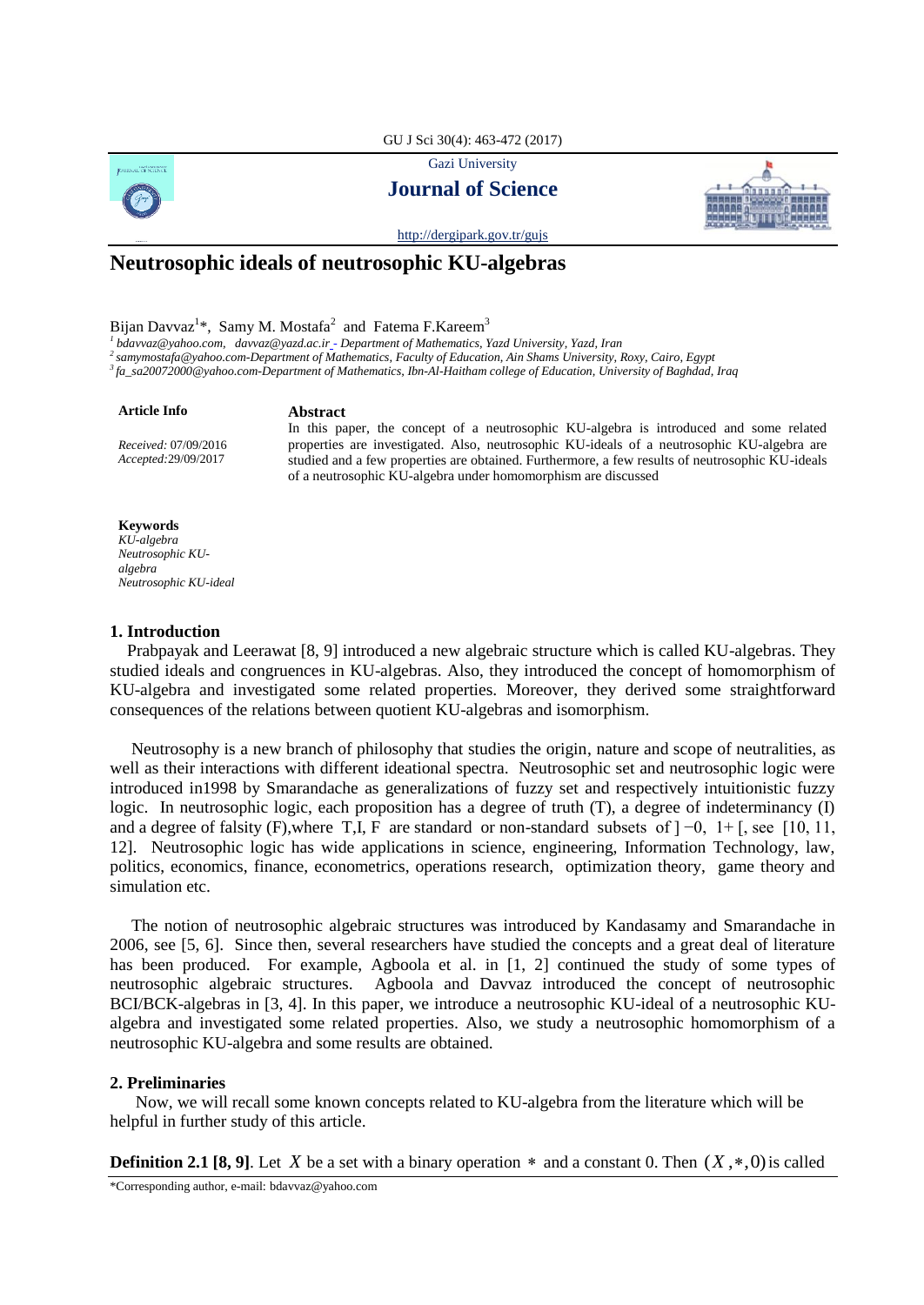KU-algebra if the following axioms hold: for all  $x, y, z \in X$ ,

 $(KU_1)$   $(x * y) * [(y * z) * (x * z)] = 0,$  $(KU_2)$   $x * 0 = 0$ ,  $(KU_3)$  0 \*  $x = x$ ,  $(KU_4)$  *if*  $x * y = 0 = y * x$  *implies*  $x = y$ .

Define a binary relation  $\leq$  by :  $x \leq y \Leftrightarrow y * x = 0$ , we can prove that  $(X, \leq)$  is poset. By the binary  $relation \leq$ , we can write the previous axioms in another form as follows:

$$
(KU_1^{'})(y * z)*(x * z) \le x * y,
$$
  
\n
$$
(KU_2^{'}) 0 \le x,
$$
  
\n
$$
(KU_3^{'}) x \le y \Leftrightarrow y * x = 0,
$$
  
\n
$$
(KU_4^{'}) if x \le y \text{ and } y \le x \to x = y.
$$

**Example 2.2** [7]. Let  $X = \{0, 1, 2, 3, 4\}$  be a set with a binary operation  $*$  defined by the following table.

Using the algorithms in Appendix, we can prove that  $(X, *, 0)$  is a KU-algebra.

| <b>Corollary</b> |                                |          |   |          |              | 2.3 [7]. In a KU-algebra the following identities |
|------------------|--------------------------------|----------|---|----------|--------------|---------------------------------------------------|
| are true,        | $\ast$                         | 0        |   |          | 4            | for all, x, y, $z \in X$ ,                        |
| (i)              |                                | $\theta$ |   | 3        | 4            | $z * z = 0$ ,                                     |
|                  |                                | 0        | 0 | 3        | 4            | (ii) $z * (x * z) = 0$ ,                          |
|                  |                                | $\theta$ |   | 3        | 3            |                                                   |
| $(iii)$ If       | 2                              |          |   | 0        | ◠            | $x \le y$ implies that $y * z \le x * z$ ,        |
| (v)              |                                |          | 0 | $\Omega$ | $\mathbf{0}$ | $z * (y * x) = y * (z * x),$                      |
|                  | (vi) $y * [(y * x) * x] = 0$ . |          |   |          |              |                                                   |
|                  |                                |          |   |          |              |                                                   |

**Definition 2.4 [9].** A subset S of a KU-algebra X is called a sub algebra of X if  $x * y \in S$ , whenever  $x, y \in S$ .

**Definition 2.5 [9].** A non empty subset A of a KU-algebra  $X$  is called an ideal of  $X$  if it is satisfied the following conditions.

 $(i)$   $0 \in A$ ,

(ii)  $y * z \in A$ ,  $y \in A$  *implies*  $z \in A$ ,  $\forall y, z \in X$ .

**Definition 2.6 [13]**  $\blacksquare$  Let  $A$  be a non empty subset of a KU-algebra  $X$ . Then,  $A$  is said to be a KU-ideal of *X* if the following conditions hold:

$$
(I_1) \quad 0 \in A,
$$
  
\n
$$
(I_2) \quad \forall x, y, z \in X, \ x * (y * z) \in A \text{ and } y \in A \text{ imply } x * z \in A.
$$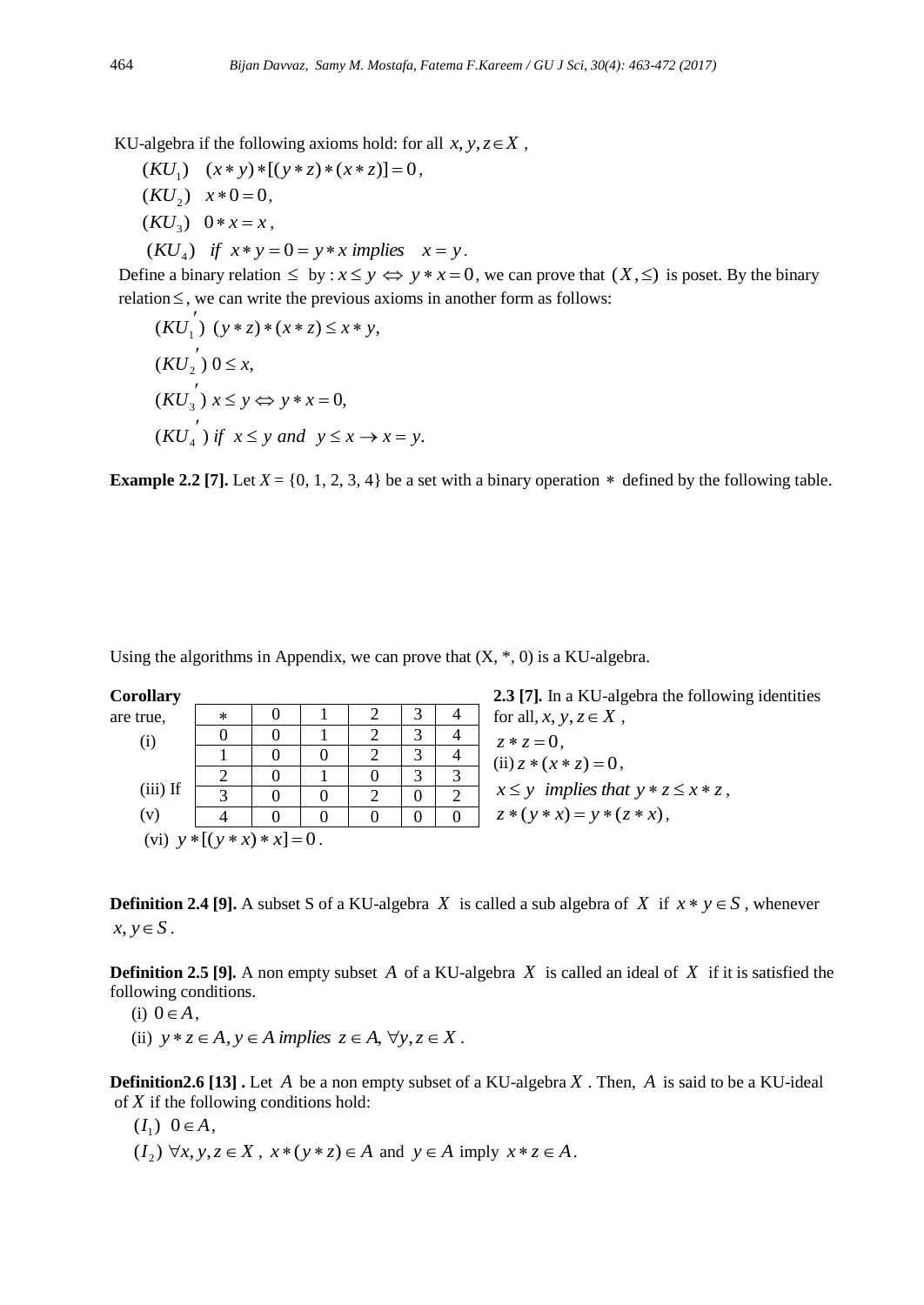|  | <b>Example 2.7[13].</b> Let $X = \{0, a, b, c, d, e\}$ be a set with the operation $*$ defined by the following table. |  |
|--|------------------------------------------------------------------------------------------------------------------------|--|
|--|------------------------------------------------------------------------------------------------------------------------|--|

| $\ast$            | $\boldsymbol{0}$ | $\boldsymbol{a}$ | $\boldsymbol{b}$ | $\boldsymbol{c}$  | $\boldsymbol{d}$ | $\ell$           |
|-------------------|------------------|------------------|------------------|-------------------|------------------|------------------|
| $\overline{0}$    | $\boldsymbol{0}$ | a                | $\boldsymbol{b}$ | $\mathcal{C}_{0}$ | $\boldsymbol{d}$ | $\boldsymbol{e}$ |
| $\boldsymbol{a}$  | $\boldsymbol{0}$ | $\boldsymbol{0}$ | $\boldsymbol{b}$ | $\boldsymbol{b}$  | $\boldsymbol{d}$ | $\boldsymbol{e}$ |
| $\boldsymbol{b}$  | $\boldsymbol{0}$ | $\boldsymbol{0}$ | $\boldsymbol{0}$ | $\boldsymbol{a}$  | $\boldsymbol{d}$ | $\ell$           |
| $\mathcal{C}_{0}$ | $\boldsymbol{0}$ | $\boldsymbol{0}$ | $\boldsymbol{0}$ | $\overline{0}$    | $\boldsymbol{d}$ | $\ell$           |
| $\boldsymbol{d}$  | $\boldsymbol{0}$ | $\boldsymbol{0}$ | $\boldsymbol{0}$ | $\boldsymbol{a}$  | $\boldsymbol{0}$ | $\ell$           |
| $\boldsymbol{e}$  | $\boldsymbol{0}$ | $\boldsymbol{0}$ | $\boldsymbol{0}$ | $\overline{0}$    | $\boldsymbol{0}$ | $\boldsymbol{0}$ |

Then  $(X, *0)$  is a KU-algebra and it is easy to show that  $\{0, a\}$ ,  $\{0, a, b, c, d\}$  are KU-ideals of X.

**Definition 2.8.** Let  $(X, *0)$  be a KU-algebra, then for every  $x, y \in X$  we denote  $x \wedge y = (x * y) * y$ .

# **3. Neutrosophic KU-algebra**

Let X be a nonempty set and let I be an indeterminate. The set  $X(I) = \langle X, I \rangle = \{ (x, yI) : x, y \in X \}$  is called a neutrosophic set generated by  $X$  and  $I$ . If  $+$  and  $\cdot$  are ordinary addition and multiplication, then  $I$  has the following properties:

(1)  $I + I + ... + I = nI$ ,  $(2) I + (-I) = 0,$ (3)  $I \cdot I \cdot ... \cdot I = I^n = I$  for all positive integer *n*,  $(4) 0 \cdot I = 0,$  $(5)$  – *I* is undefined and therefore does not exist.

If  $*: X(I) \times X(I) \rightarrow X(I)$  is a binary operation defined on  $X(I)$ , then the couple  $(X(I), *)$  is called a neutrosophic algebraic structure and it is named according the axioms satisfied by ∗. Let ( *X*(*I*), ∗) and  $(Y(I), *')$  be two neutrosophic algebraic structures, then a mapping  $Q:(X(I),*) \to (Y(I),*)'$  is called a neutrosophic homomorphism if the following conditions hold .

- (1)  $Q_1^{\{w, xI\}}*(y, zI) = Q(w, xI) * Q(y, zI),$
- (2)  $Q(I) = I \quad \forall (w, xI) , (y, zI) \in X(I).$

**Definition3.1.** Let  $(X, *0)$  be any KU-algebra and  $X(I) = \langle X, I \rangle$  be a set generated by X and I.

The triple  $(X(I), *,(0,0))$  is called a neutrosophic KU-algebra, if  $(a,bI)$  *and*  $(c,dI)$  are any two elements of  $X(I)$  with  $a,b,c,d \in X$ , we define the following

$$
(a,bI) * (c,dI) = (a * c, (a * d \wedge b * c \wedge b * d)I) \dots (1)
$$

An element  $x \in X$  is represented by  $(x,0) \in X(I)$  and  $(0,0)$  represents the constant element in  $X(I)$ . For all  $(x,0)$ ,  $(y,0) \in X$ , we define

$$
(x,0)*(y,0)=(x*y,0)=(y\wedge\neg x)...........(2)
$$

where  $-x$  is the negation of x in X.

**Theorem3.2.** Every neutrosophic KU-algebra  $(X(I), *, (0,0))$  with condition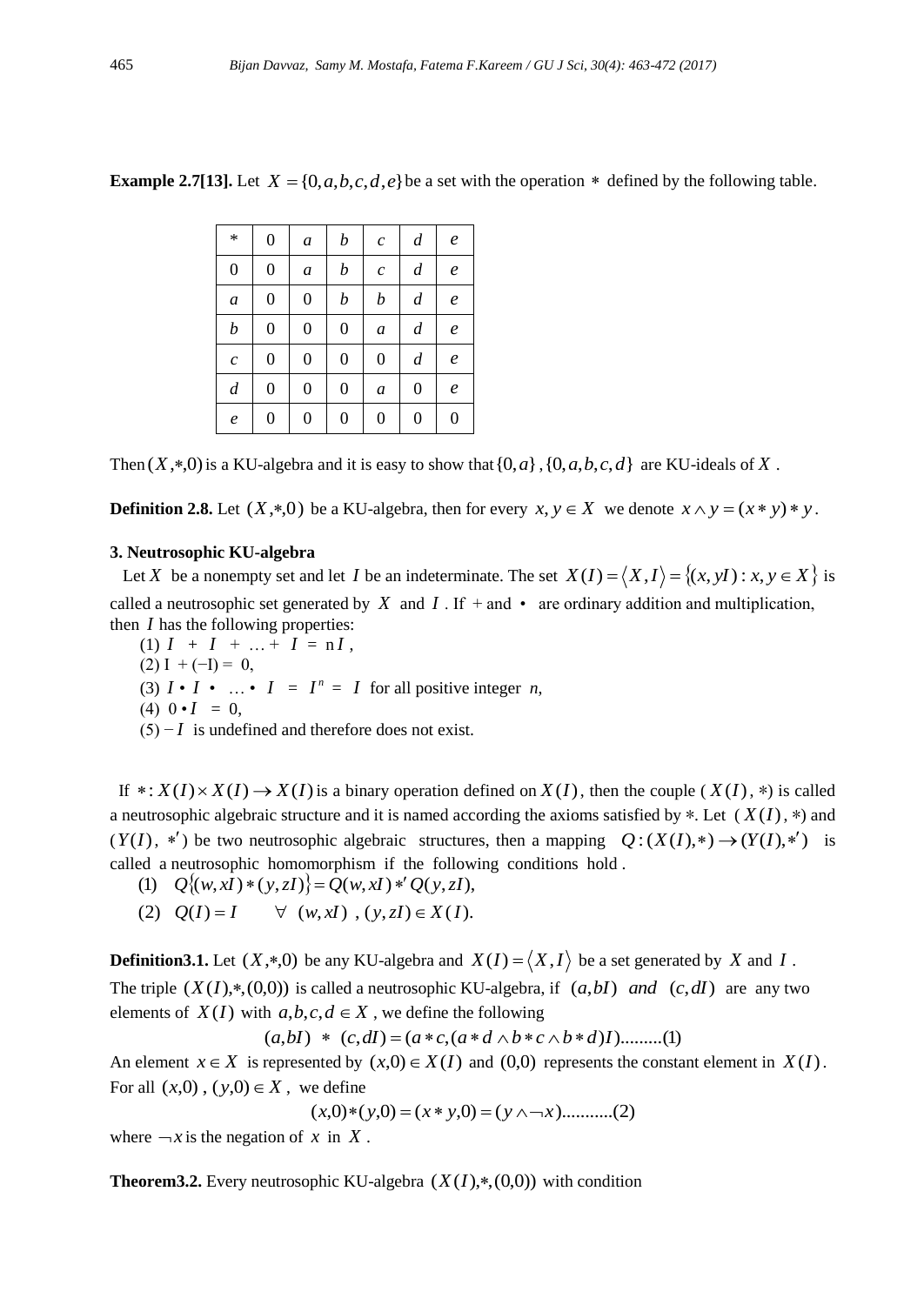$((0,0) * (a,b) = (a,(a \wedge b)I)$  is a KU-algebra. **Proof** . Suppose that  $(X(I), *, (0,0))$  is neutrosophic KU-algebra. Let  $x = (a, bI)$ ,  $y = (c, dI)$ ,  $z = (f, gI)$  be an arbitrary elements of  $X(I)$ . Then we have  $(KU_1)$   $(x * y) * [(y * z) * (x * z)]$  $=[(a,bI)*(c,dI)]*[(c,dI)*(f,gl))*(a,bI)*(f,gl)] \equiv$  $(r, sI) * [(p, qI) * (u, vI)],$  $((a * f), (a * g \wedge b * f \wedge b * g))$  $=[(a * c, (a * d \wedge b * c \wedge b * d))] * \{([c * f, (c * g \wedge d * f \wedge d * g)]) *$  $(a * c, (a * d \wedge b * c \wedge d$ <br>  $* f), (a * g \wedge b * f \wedge f)$ <br>  $r, sI) * [(p, qI) * (u, v]$  $=(r, sI) * [(p, qI) *$  $(r, sI) = (a * c, (a * d \wedge b * c \wedge b * d)I) = (c \wedge \neg a, (d \wedge \neg a \wedge c \wedge \neg b \wedge d \wedge \neg b)I)$ ,  $(p,qI) = (c*f, (c*g \wedge d*f \wedge d*g)I) = (f \wedge \neg c, (g \wedge \neg c \wedge f \wedge \neg d \wedge g \wedge \neg d)I$ ,  $(r, sI) = (a * c, (a * d \wedge b * c \wedge b * d)I) = (c \wedge \neg a, (d \wedge \neg a \wedge c \wedge \neg b \wedge d \wedge \neg b)I),$ <br>  $(p, qI) = (c * f, (c * g \wedge d * f \wedge d * g)I) = (f \wedge \neg c, (g \wedge \neg c \wedge f \wedge \neg d \wedge g \wedge \neg d)I,$ <br>  $(u, vI) = ((a * f), (a * g \wedge b * f \wedge b * g)) = (f \wedge \neg a), (g \wedge \neg a \wedge f \wedge \neg b \wedge g \wedge \neg b)),$ <br> Hence,  $=(m \wedge \neg r, (k \wedge \neg r \wedge m \wedge \neg s \wedge k \wedge \neg s)I) = (\Gamma, hI).$  $(r, sI) * (m, kI) = (r * m, (r * k \wedge s * m \wedge s * k)I)$  $f(x) = (u \land \neg p, (v \land \neg p \land u \land \neg q \land v \land \neg q)I) = (m, kI),$ <br>  $r, sI) * (m, kI) = (r * m, (r * k \land s * m \land s * k)I)$ (*u*, *v*<sub>1</sub>) = ((*a*\* *f*), (*a*\* *g*  $\land$  *b*\* *f*)  $\land$  *b*\* *g*)) = (*j*  $\land$ <br>
Hence,<br>
(*p*,*qI*) \* (*u*,*vI*) = (*p* \* *u*, (*p* \* *v*  $\land$  *q* \* *u*  $\land$  *q* \* *v*)*I*  $(p,qI)*(u,vI) = (p*u,(p*v \land q*u \land q*v)I)$ <br>=  $(u \land \neg p, (v \land \neg p \land u \land \neg q \land v \land \neg q)I) = (m,kl)$ Now, we obtain

$$
\Gamma = m \wedge \neg r = u \wedge \neg p \wedge \neg r = (f \wedge \neg a)(\neg c \vee a) = 0
$$
  
Also, we have  

$$
h = (k \wedge \neg r \wedge m \wedge \neg s \wedge k \wedge \neg s) = k \wedge \neg r \wedge u \wedge \neg p \wedge \neg s \wedge k \wedge \neg s
$$

$$
= v \wedge \neg p \wedge \neg q \wedge u \wedge \neg r \wedge \neg s = \frac{y}{g \wedge \neg a \wedge f \wedge \neg b \wedge g \wedge \neg b} \wedge \frac{\neg p}{(f \vee c)} \wedge \frac{\neg p}{(f \vee c)} \wedge \frac{\neg p}{(f \vee c \vee f \vee d) \wedge (f \wedge \neg a) \wedge (f \wedge \neg a) \wedge (\neg c \vee a) \wedge (\neg d \vee a \vee \neg c \vee b \vee \neg d \vee b) = 0}
$$
This shows that  $(\Gamma, hI) = (0,0I)$  and consequently  $(x * y) * [(y * z) * (x * z)] = 0$ .  
(2) We have  
 $x * 0 = (a,bI) * (0,0I) = (a * 0, (a * 0 \wedge b * 0)I) = (0, (0 \wedge 0)I) = (0,0I)$ .  
(3) We have  
 $0 * x = ((0,0I) * (a,bI) = (0 * a, (0 * b \wedge 0 * a)I) = (a, (b \wedge a)I) = (a,bI)$ .  
(4) If  $x * y = 0 = y * x$ , then we have  
 $(a,bI) * (c,dI) = (a * c, (a * d \wedge b * c \wedge b * d)I) = (0,0I)$ ,  
 $(c,dI) * (a,bI) = (c * a, (c * b \wedge d * a \wedge d * b)I) = (0,0I)$ .  
These imply that

 $(a \land \neg c, (b \land \neg c \land a \land \neg d \land b \land \neg d)) = (0,01).$  $(c \land \neg a, (d \land \neg a \land c \land \neg b \land d \land \neg b)) = (0,0)$  and  $(a * c, (a * d \wedge b * c \wedge b * d)I) = (0,0I)$ 

Therefore,

$$
c \wedge \neg a = 0
$$
,  $(d \wedge \neg a \wedge c \wedge \neg b \wedge d \wedge \neg b) = 0$  and

$$
a \wedge \neg c = 0
$$
,  $(b \wedge \neg c \wedge a \wedge \neg d \wedge b \wedge \neg d) = 0$ 

From which we obtain  $a = c$ ,  $b = d$ . Hence,  $(a,bI) = (c, dI)$  that is  $x=y$ .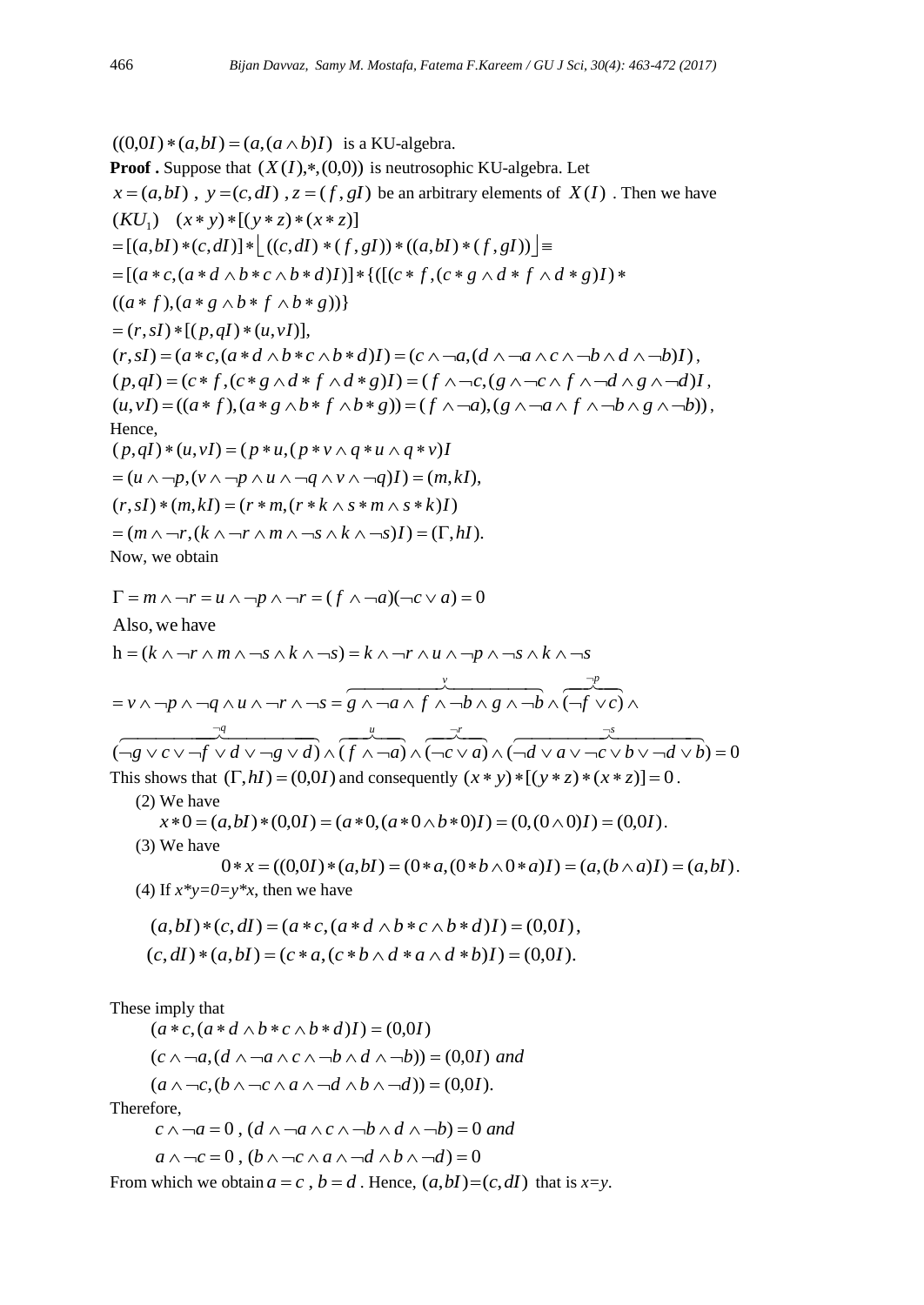From  $(1) - (4)$ , we have  $(X(I), *, (0,0))$  is a KU-algebra.

**Lemma3.3.** Let  $(X(I), *, (0,0))$  be a neutrosophic KU-algebra. Then

 $(0,0) * (a,b) = (a,b) \Leftrightarrow a = b$ .

**Proof.** Suppose that  $(0,0) * (a,b) = (a,b)$ . Then  $(0,0) * (a,b) = (0 * a, (0 * a \wedge 0 * b)) = (a,b)$ which implies  $(a, (a \wedge b)I) = (a, bI)$  from which we obtain  $a = b$ . The converse is obvious.

**Lemma3.4.** Let  $(X(I), *, (0,0))$  be a neutrosophic KU-algebra. Then for all  $(a, bl)$ ,  $(c, dl)$ ,  $(e, fI) \in X(I)$ : (1) If  $(a,bI)*(c,dI) = (0,0)$  *implies that*  $[(e,fI)*(a,bI)]*[(e,fI)*(c,dI)] = (0,0)$  and  $[(c, dI)*(e, fI)]*[ (a, bI)*(e, fI)] = (0,0).$  $(2)$   $(a,bI)*(c,dI)*(e,fI)] = (c,dI)*(a,bI)*(e,fI)].$ (3)  $[(a,bI)*(c,dI)]*[(e,fI)*(a,bI)]*[(e,fI)*(c,dI)] = (0,0).$ **Proof** . (1) Suppose that  $(a,bI)*(c,dI) = (0,0)$ . Then  $(a*c,(a*d \wedge b*c \wedge b*d)) = (0,0)$  from which we have that  $c \wedge \neg a = 0$ ,  $(d \wedge \neg a \wedge c \wedge \neg b \wedge d \wedge \neg b) = 0$ . Now,  $(e, f) * (a, b) = (a \land \neg e, (b \land \neg e \land a \land \neg f)) = (x, y)$ and  $(e, fI)*(c, dI) = (c \land \neg e, (d \land \neg e \land c \land \neg f)I) = (p, qI).$ and<br>  $(e, fI)*(c, dI) = (c \land \neg e, (d \land \neg e \land c \land \neg f)I) = (p, qI).$ <br>
Hence,  $(x, yI)*(p, qI) = (p \land \neg x, (q \land \neg x \land p \land \neg y)I) = (u, vI)$ , where  $u = p \land \neg x = c \land \neg e \land \neg x = c \land \neg e \land (\neg a \lor e) = c \land \neg e \land \neg a = 0$  and  $=( d \wedge \neg e \wedge c \wedge \neg f \wedge \neg a ) \wedge (\neg b \vee e \vee \neg a \vee f ) = 0$  $v = q \land \neg x \land p \land \neg y = (d \land \neg e \land c \land \neg f) \land (\neg a \lor e) \land (c \land \neg e) \land (\neg b \lor e \lor \neg a \lor f)$ This show that  $(u, vI) = (0,0)$  and so  $[(e, fl)*(a,bI)] * [(e, fl)*(c, dI)] = (0,0)$ . A similar computation show that  $[(c, dI) * (e, fI)] * [(a, bI) * (e, fI)] = (0, 0)$ . (2) LHS  $(a,bI)*[(c,dI)*(e,fI)] = (a,bI)*(n,mI)$ , where  $n = e \land \neg c$ ,  $m = f \land \neg c \land e \land \neg d$ , [ ,( ) ]..........................( ) *e c a f c e d a b I i*  $=[e \wedge \neg c \wedge \neg a, (f \wedge \neg c \wedge e \wedge \neg d \wedge \neg a \wedge e \wedge \neg c \wedge \neg b)I]$  $= (n \land \neg a, (m \land \neg a \land n \land \neg b)I)$  $=(a, bI) * (n, ml)$  $(y * z) = (a, bI) * [(c, dI) * (e, fI)]$  $(a, f) = (a, b)$ <br>  $(a, b) * [(c, d)]$ <br>  $(a, b) * (n, m]$  $x * (y * z) = (a, bI) * [(c, dI) * (e, fI)]$ RHS  $(c, dI) * [(a, bI) * (e, fI)] = (c, dI) * (u, vI)$ , where  $u = e \land \neg a, v = f \land \neg a \land e \land \neg b$ . Hence  $e = [e \land \neg c \land \neg a, (f \land \neg c \land e)$ <br> *c*,*dI*  $*(a, bI) * (e, fI) = (c, dI) * (u, vI)$ , wh<br>  $c, dI) * (u, vI) = (u \land \neg c, (v \land \neg c \land u \land \neg d)I)$ 

( , ) ).....................( ) ( , ) ) ( , ) ( , ) ( ,( ) ) *e a c f a e b c d I ii e a c f a e b c e a d I* From ( *i* ) and ( *ii* ), we get (*a*,*bI*)[(*c*,*dI*)(*e*, *fI*)] (*c*,*dI*)[(*a*,*bI*)(*e*, *fI*)]. [(*a*,*bI*)(*c*,*dI*)]{[(*e*, *fI*)(*a*,*bI*)][(*e*, *fI*)(*c*,*dI*)]} (*u*,*v I*){(*x*, *yI*)(*p*,*qI*)}

(3) Put

, where  $(p, qI) = (e, fl) * (c, dl) = (c \land \neg e, (d \land \neg e \land c \land \neg f)I).$  $(x, yI) = (e, fI) * (a,bI) = (a \land \neg e, (b \land \neg e \land a \land \neg f)I),$  $(u, vI) = (a, bl) * (c, dl) = (c \wedge \neg a, (d \wedge \neg a \wedge c \wedge \neg b)I),$ *u*  $[(a,bI)*(c,dI)]*([(e,fI)*(a,bI)]*[ (e,fI)*(c,dI)]$ <br> $(u,vI)=(a,bI)*(c,dI)=(c \land \neg a,(d \land \neg a \land c \land \neg b)I$ Thus, we have that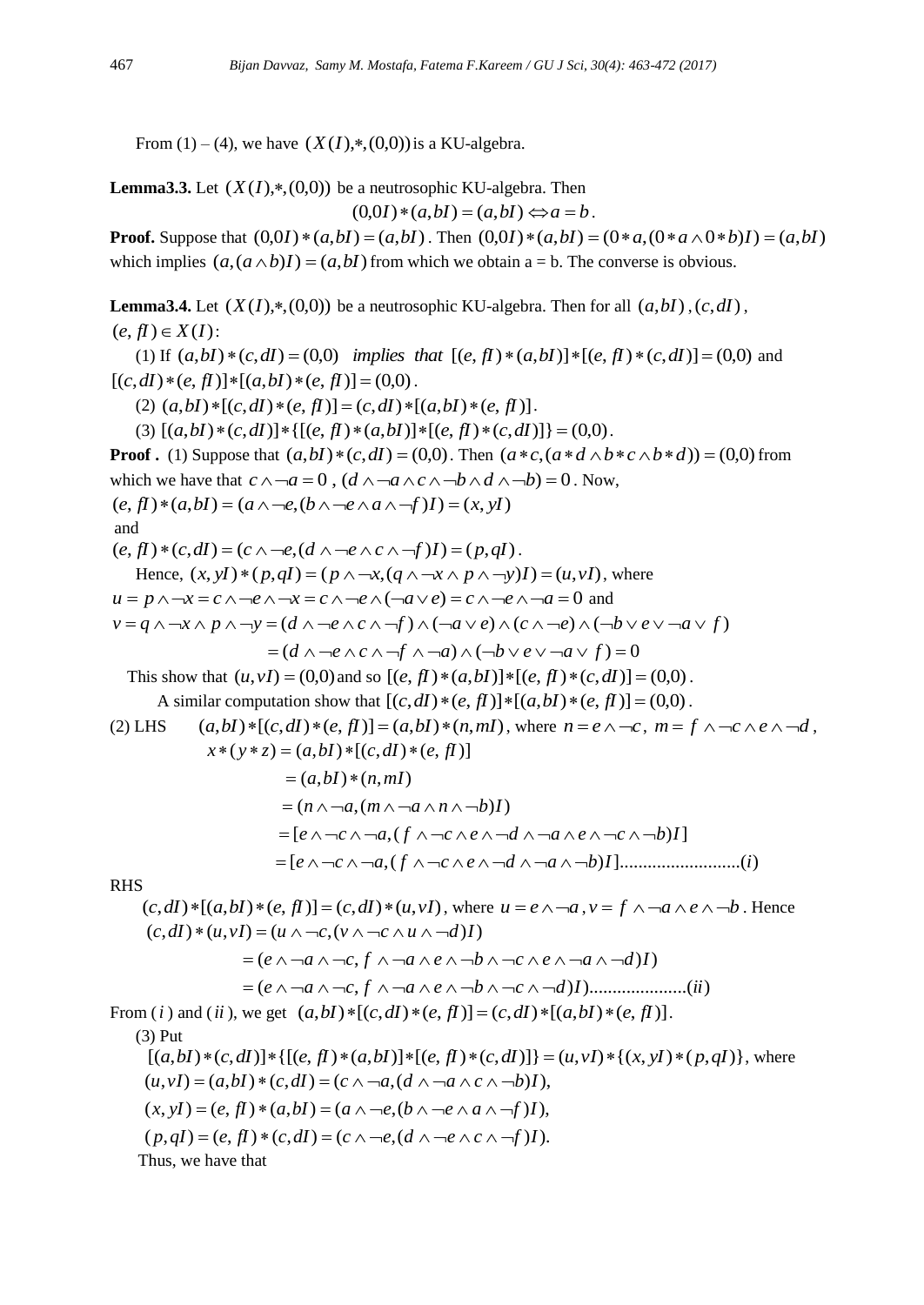$$
(x, yI)*(p, qI) = (p \land \neg x, (q \land \neg x \land p \land \neg y)I)
$$

$$
= (g, hI).
$$

Now,

$$
-(g,m).
$$
  
(*u*,*vI*) \* (*g*,*hl*) = (*g*  $\wedge \neg u$ , (*h*  $\wedge \neg u \wedge g \wedge \neg v$ )*I*)  
= (*m*,*kl*),

where,

$$
m = g \land \neg u
$$
  
\n
$$
= p \land \neg x \land (\neg c \lor a)
$$
  
\n
$$
= (c \land \neg e) \land (\neg a \lor e) \land (\neg c \lor a)
$$
  
\n
$$
= (c \land \neg e \land \neg a \land \neg c) \lor (c \land \neg e \land \neg a \land a)
$$
  
\n
$$
= (0 \lor 0) = 0,
$$
  
\n
$$
k = h \land \neg u \land g \land \neg v
$$
  
\n
$$
= (q \land \neg x \land p \land \neg y) \land (\neg c \lor a) \land (p \land \neg x) \land (\neg d \lor a \lor \neg c \lor b)
$$
  
\n
$$
= (q \land \neg x \land p \land \neg y) \land (\neg d \lor a \lor \neg c \lor b)
$$
  
\n
$$
= [(d \land \neg e \land c \land \neg f) \land (\neg a \lor e) \land (c \land \neg e) \land (\neg b \lor e \lor \neg a \lor f)] \land (\neg d \lor a \lor \neg c \lor b)
$$
  
\n
$$
= [(d \land \neg e \land c \land \neg f \land \neg b) \lor (d \land \neg e \land c \land \neg f \land \neg a)] \land (\neg d \lor a \lor \neg c \lor b) = 0.
$$

It follows that  $(m, kI) = (0,0)$ . Hence the proof is complete.

**Definition 3.5.** Let  $(X(I), *, (0,0))$  be a neutrosophic KU-algebra. A non-empty subset  $A(I)$  is called neutrosophic subalgebra of  $X(I)$  if the following conditions hold:

- (i)  $(0,0) \in A(I)$ ,
- (ii)  $(a,bI)*(c,dI) \in A(I)$  for all  $(a,bI)$ ,  $(c,dI) \in A(I)$ ,
- (iii)  $A(I)$  contains a proper subset which is a KU-algebra.

If  $A(I)$  does not contain a proper subset which is a KU-algebra, then  $A(I)$  is called a pseudo neutrosophic subalgebra of *X*(*I*).

**Theorem 3.6.** Let  $(X(I), *, (0,0))$  be a neutrosophic KU-algebra and  $A_{(a,a)}(I)$  be a subset of  $X(I)$ defined by  $A_{(a, aI)}(I) = \{(x, yI) \in X(I) : (a, aI) * (x, yI) = (0,0) \text{ for } a \neq 0 \text{. Then, }$ 

- (1)  $A_{(a,aI)}(I)$  is a neutrosophic subalgebra of ,  $X(I)$ ,
- (2)  $A_{(a, aI)}(I) \subseteq A_{(0, 0I)}(I).$

**Proof.** (1) Obviously,  $(0, 0) \in A_{(a,aI)}(I)$  and  $A_{(a,aI)}(I)$  contain a proper subset which is a KU-algebra. Let  $(x, yI), (p, qI) \in A_{(a, aI)}(I)$ . Then  $(a, aI) * (x, yI) = (0,0)$  and  $(a, aI) * (p, qI) = (0,0)$ , it follows that  $a * x = 0, a * x \wedge a * y = 0, a * p = 0, a * p \wedge a * q = 0$ . Since  $a \neq 0$ , we have  $x = y = p = q = a$ . Now, we have

$$
(a, aI) * [(x, yI) * (p, qI)] = (a, aI) * [(x * p, (x * q \land y * p \land y * q)I]
$$
  
= [a \* (x \* p), { [a \* (x \* q \land y \* p \land y \* q)] \land a \* (x \* p)}I]  
= [a \* 0, {a \* a \land a \* 0}I] = [0, (0 \land 0)I] = (0, 0).

This shows that  $(x, yI) * (p, qI) \in A_{(a, aI)}(I)$  and the required result follows.

(2) It is clear .

**Theorem 3.7.** Let  $(X(I), *, (0,0))$  be a neutrosophic KU-algebra and  $X_T(I)$  be a subset of  $X(I)$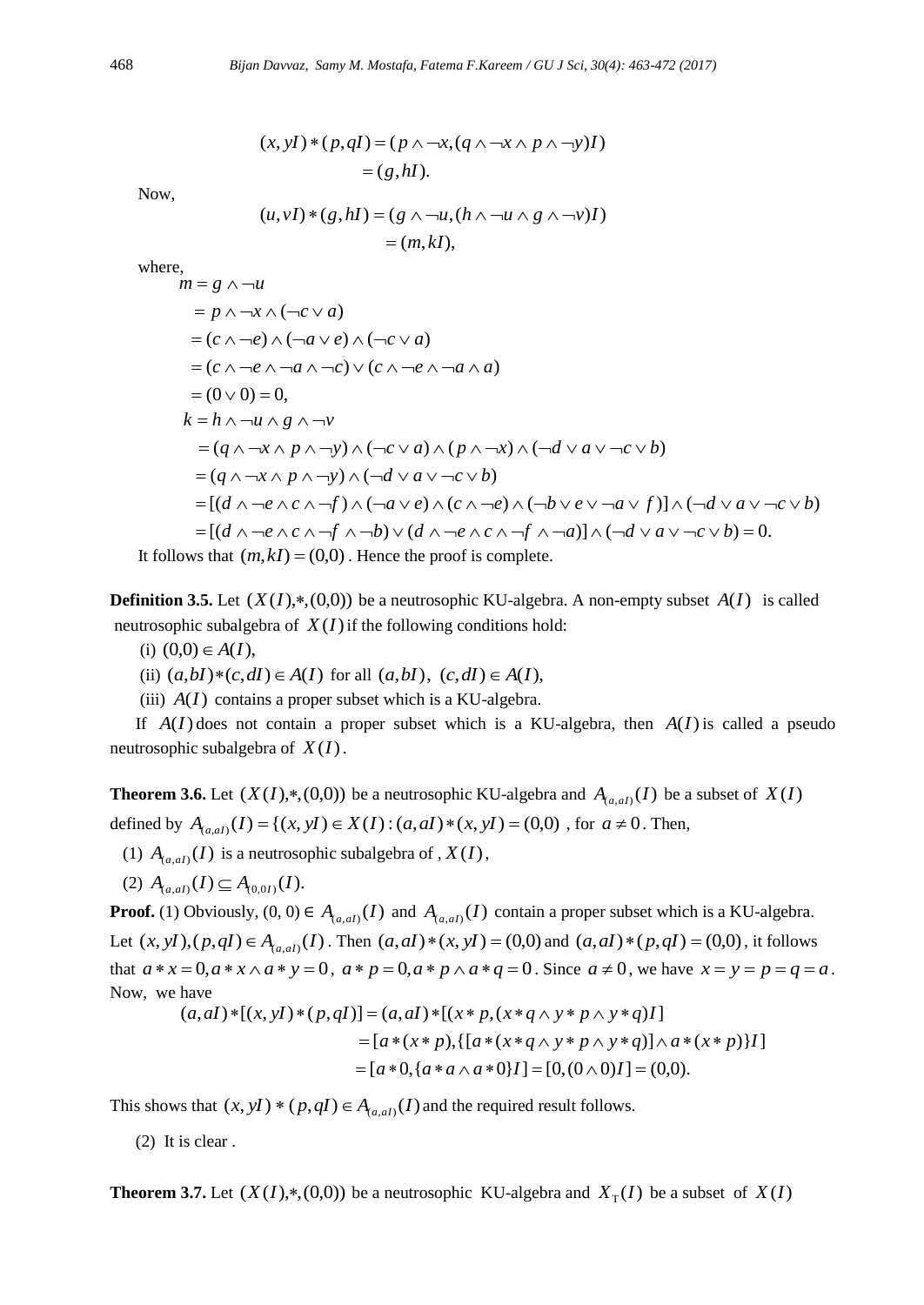defined by  $X_T(I) = \{(x, xI); x \in X\}$ . Then  $X_T(I)$  is a neutrosophic subalgebra of  $X(I)$ . **Proof.** Obviously  $(0,0) \in X_T(I)$ . Let  $(a, aI)$ ,  $(b, bI) \in X_T(I)$ . Then, we have  $(a, aI)*(b, bI) = (a * b, (a * b)I) = (b \land \neg a, (b \land \neg a)I) \in X_{\text{T}}(I).$ 

The proof is complete.

**Remark 3.8.** Since  $(X_T(I), \ast, (0,0))$  is a neutrosophic subalgebra, then  $X_T(I)$  is a neutrosophic commutative KU-algebra in its own right.

**Example 3.9.** Let  $X_T(I) = \{(0,0I), (a, aI), (b, bI), (c, cI)\}$  be a set with the operation  $*$  defined by the following table

| ∗       | (0,0I) | (a,aI) | (b,bI) | (c, cI) |
|---------|--------|--------|--------|---------|
| (0,0I)  | (0,0I) | (a,aI) | (b,bI) | (c, cI) |
| (a,aI)  | (0,0I) | (0,0I) | (a,aI) | (c, bI) |
| (b,bI)  | (0,0I) | (0,0I) | (0,0I) | (c, aI) |
| (c, cI) | (0,0I) | (a,aI) | (b,bI) | (0,0I)  |

Then  $X_T(I)$  is a neutrosophic subalgebra of  $X(I)$ .

**Definition 3.10.** Let  $(X(I), *,(0,0))$  be a neutrosophic KU-algebra. A non-empty subset  $A(I)$  is called a neutrosophic ideal of  $X(I)$  if the following conditions hold:

(i)  $(0,0) \in A(I)$ ,

(ii) If  $(a,bI)*(c,dI) \in A(I)$  and  $(a,bI) \in A(I)$  implies  $(c,dI) \in A(I)$ , for all  $(a, b)$ ,  $(c, d) \in A(I)$ .

**Definition3.11.** A non-empty subset  $A_T(I)$  is called a neutrosophic KU-ideal of  $X_T(I)$  if the following conditions hold:

 $(I_1)$   $(0,0) \in A_T(I)$ ,  $(I_2)$  If  $(x, xI) * [(y, yI) * (z, zI)] \in A_T(I)$  *and*  $(y, yI) \in A_T(I)$  implies  $(x, xI) * (z, zI) \in A_T$ , for all  $(x, xI)$ ,  $(y, yI)$ ,  $(x, xI) \in A_T(I)$ .

**Theorem 3.12.** Every neutrosophic KU-ideal of  $X_T(I)$  is a neutrosophic ideal of  $X_T(I)$ **Proof.** Putting  $(x, xI) = (0, 0I)$  in  $(I_2)$ , the result follows.

**Definition 3.13.** Let  $(X(I), *,(0,0))$  and  $(X(I), \bullet, (0',0'))$  be two neutrosophic KU-algebras.

A mapping  $f: X(I) \to X'(I)$  is called a neutrosophic homomorphism if the following conditions hold:  $f(x, yI) * (z, ml) = f(x, yI) \cdot f(z, ml), \forall (x, yI), (z, ml) \in X(I).$ 

(2)  $f(0,0I) = (0',0'I)$ .

Also,

(3) If  $f$  is injective, then  $f$  is called a neutrosophic monomorphism.

(4) If  $f$  is surjective, then  $f$  is called a neutrosophic epimorphism.

(5) If  $f$  is a bijection, then  $f$  is called a neutrosophic isomorphism.

A bijective neutrosophic homomorphism from  $X(I)$  onto  $X'(I)$  is called a neutrosophic automorphism.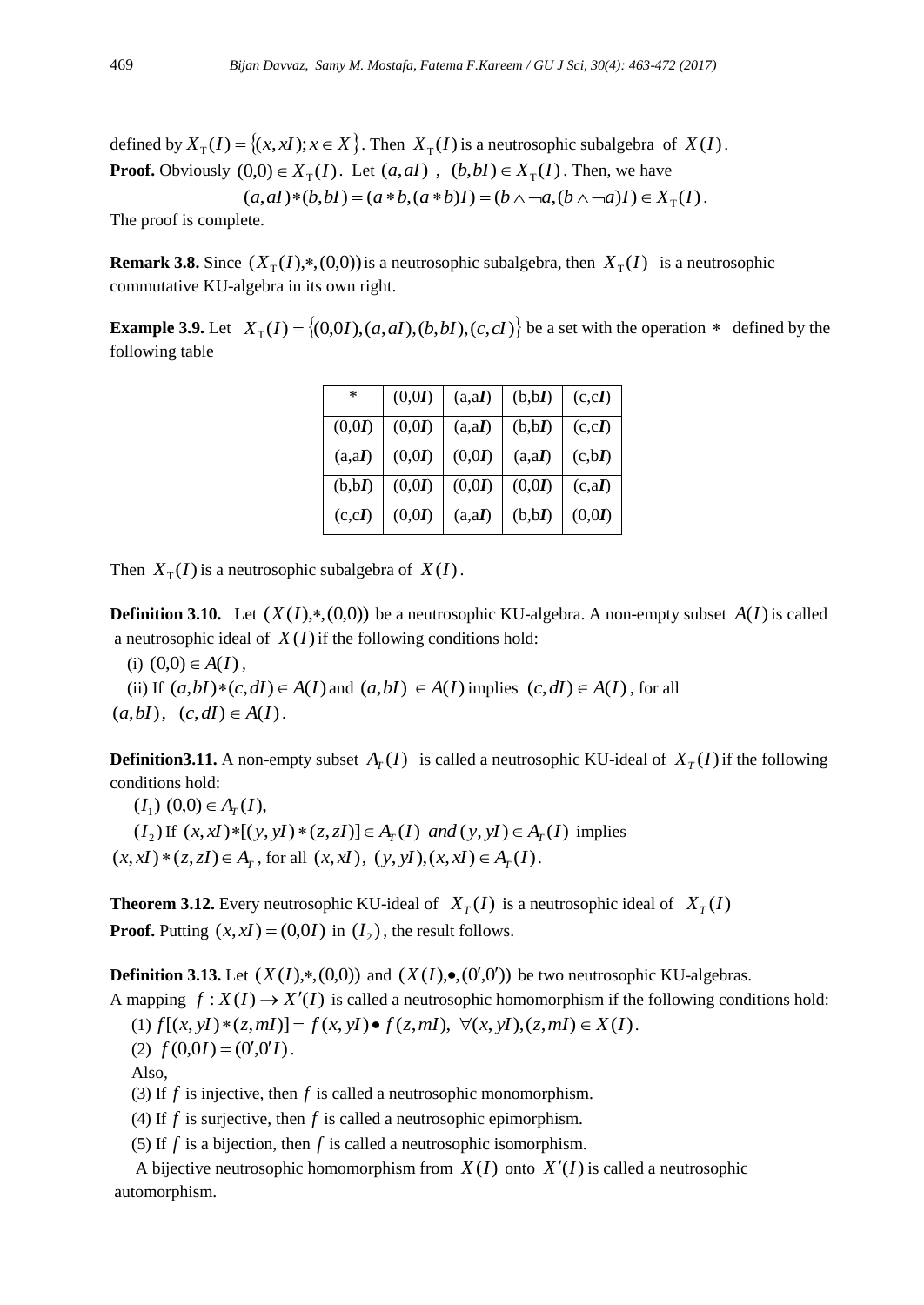**Theorem 3.14.** Let  $f: X(I) \to X'(I)$  be a neutrosophic homomorphism of neutrosophic KU-algebras. Then,

(i) If  $(0,0I)$  is the identity in  $X(I)$ , then  $f(0,0I)$  is the identity in  $X'(I)$ .

(ii) If S is a neutrosophic subalgebra of  $X(I)$ , then  $f(S)$  is a neutrosophic subalgrbra of  $X'(I)$ .

(iii) If S is a neutrosophic subalgebra of  $X'(I)$ , then  $f^{-1}(S)$  is a neutrosophic subalgebra of  $X(I)$ . **Proof.** It is straightforward.

**Definition 3.15.** Let  $f: X(I) \to X'(I)$  be a neutrosophic homomorphism of neutrosophic KU-algebras. Then the kernel of  $f$  denoted by  $\ker f$ , is defined to be the set

$$
\ker f = \{(x, yI) \in X(I) : f(x, yI) = (0', 0'I)\}.
$$

**Theorem 3.16.** Let  $f: X(I) \to X'(I)$  be a neutrosophic homomorphism of neutrosophic KU-algebras. Then, f is a neutrosophic monomorphism if and only if  $\ker f = \{(0,0)\}\$ **Proof.** It is straightforward.

**Theorem 3.17.** Let  $f: X(I) \to X'(I)$  be a neutrosophic homomorphism from a neutrosophic KUalgebra  $X(I)$  into a neutrosophic KU-algebra  $X'(I)$ . Then the kernel f is a neutrosophic KU-ideal of *X*(*I*).

**Proof**. Since  $f(0,0I) = (0',0'I)$ , then  $(0,0I) \in \text{ker } f$ . Let  $(a,bI) * [(c,dI) * (p,qI)] \in \text{ker } f$  *and*  $(c,dI) \in \text{ker } f$ , then  $f\{(a,bI)*( [c,dI)*(p,qI)] \} = (0',0'I)$  *and*  $f(c,dl) = (0',0'I)$ , since  $= f[(a, b]) * (p, q])$ .  $=[f(a,bI)*f(p,qI)]$  $f(p,qI)$  \*  $[f(a,bI) * f(p,qI)]$  $f(c, d) * [f(a, b]) * f(p, q)]$  $f(a,bI) * [f(c,dl) * f(p,ql)]$  $(0', 0'I) = f\{(a, bl)*(c, dl)*(p, qI)]\} = f(a, bl)*f[(c, dl)*(p, qI)]$ 

We get  $[(a,bI)*(p,qI)] \in \text{ker } f$ , so  $\text{ker } f$  is neutrosophic KU-ideal of  $X(I)$ .

# **4. Appendix-Algorithms**

This appendix contains all necessary algorithms

### **Algorithm for KU-algebras**

Input ( $X$ : set,  $*$ : binary operation) Output (" *X* is a KU-algebra or not") Begin If  $X = \phi$  then go to (1.); End If If  $0 \notin X$  then go to (1.); End If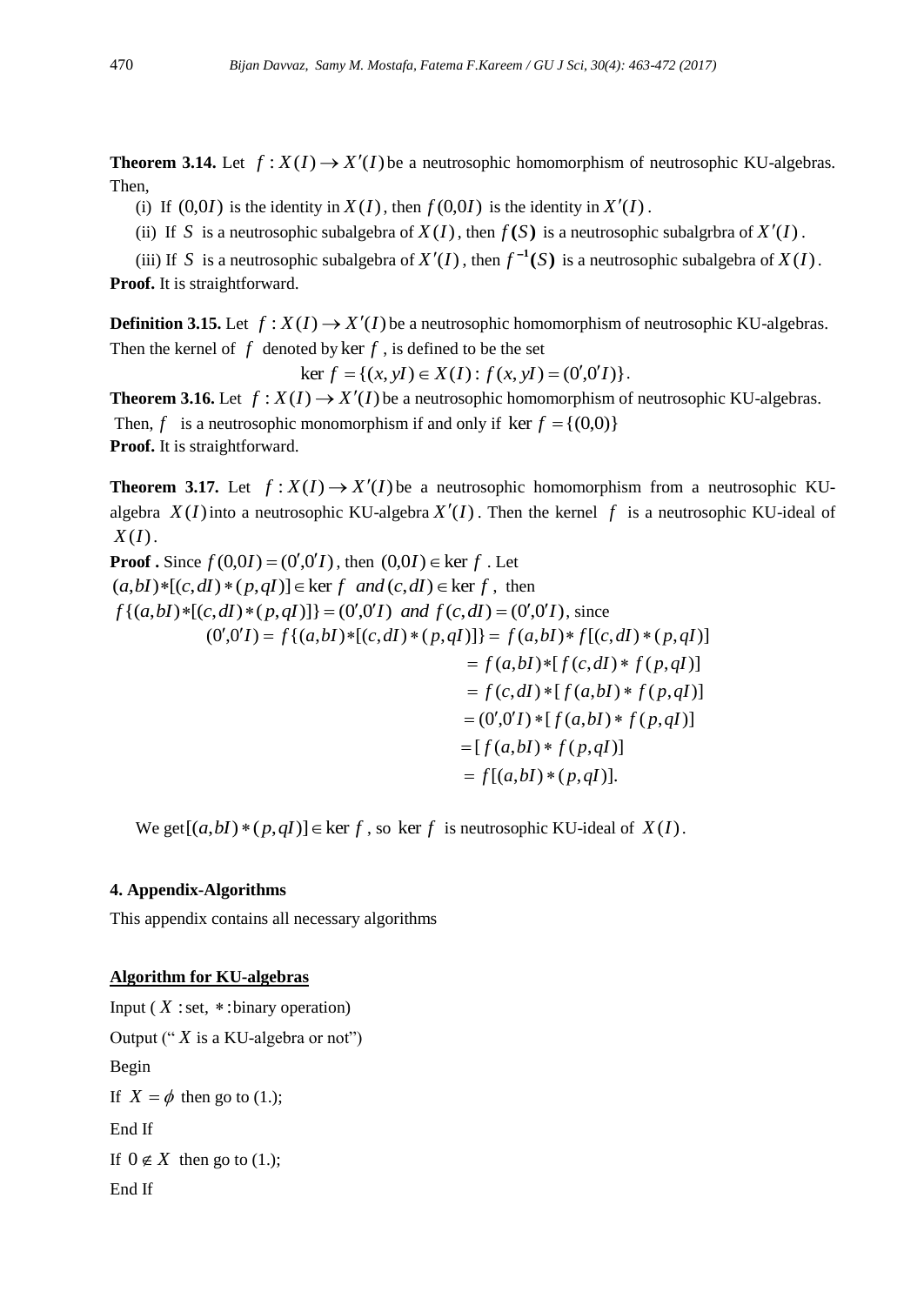Stop: =false;  $i := 1;$ While  $i \leq |X|$  and not (Stop) do If  $x_i * x_i \neq 0$  then  $Stop: = true;$ End If  $j := 1$ While  $j \leq |X|$  and not (Stop) do If  $((y_j * x_i) * x_i) \neq 0$  then  $Stop: = true;$ End If End If  $k := 1$ While  $k \leq |X|$  and not (Stop) do If  $(x_i * y_j) * ((y_j * z_k) * (x_i * z_k)) \neq 0$  then  $Stop: = true;$  End If End If While End If While End If While If Stop then (1.) Output (" *X* is not a KU-algebra") Else Output (" *X* is a KU-algebra") End If End **Conflict of Interests:**The authors declare that there is no conflict of interests regarding the publication of

## **References**

this paper.

- [1 Agboola, A.A.A., Akinola, A.D., Oyebola, O.Y., "Neutrosophic rings I", International J. Math. Combin., 4: 1-14, (2011).
- [2] Agboola, A.A.A., Akwu, A.O., Oyebo, Y.T., "Neutrosophic groups and neutrosopic subgroups", Int. J. of Math. Comb., 3: 1-9, (2012).
- [3] Agboola, A.A.A., Davvaz, B., "Introduction to neutrosophic BCI/BCK-algebras", Int. J. Math. Math.